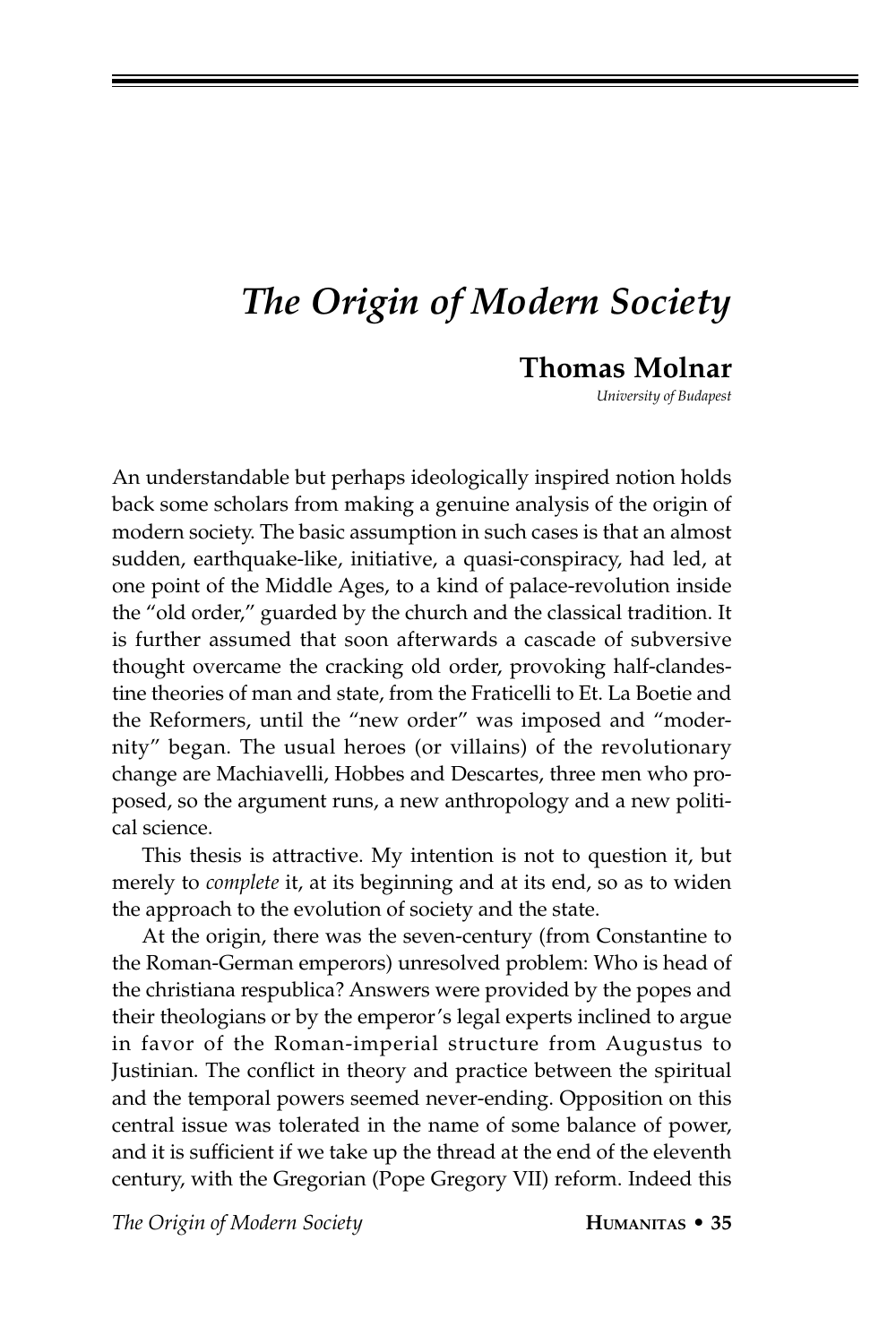pope's *Dictatus* intended to put an end to the quarrel after centuries of attempts on both sides to rule Christendom and to the ensuing anarchy. Significantly, the *Dictatus* contained such expressions as the Church being the *caput*, the *cardo*, the *fons*, the *fundamentum* and the *mater*: no doubt was left that the pope who imposed "Canossa" on the emperor reigned in the name of Christ, and that his strong successors for about 250 years (from Innocent III to Boniface VIII) would practice the same policy vis-à-vis the various kings of nations too. For example, St. Bernard, an authoritative figure standing in the way of both philosophical and political turmoil (against Abelard, weak popes, and the apostolic sects), spoke of a "united *regnum et sacerdotium*" and of the "populus christianus" being the body of Christ.

Populi *meant nobility, not masses.*

Gregory's reform was a tremendous architectural achievement, since the preceding centuries had seen the feudal principle penetrate into the administration of ecclesiastical matters and jurisdiction.1 Yet, just as the *Dictatus* was a reaction to the previous mundane claims, it became inevitable that the post-Gregorian times would question the new Christian order: the place of secular power, the point of gravity of decision-making, the royal vs. ecclesiastical courts, eventually the role of the laity in a justly elaborated Christian order. It took more than two centuries for lay criticism to penetrate the existing feudal, imperial, and ecclesiastical structure, during which all the protagonists took temporary advantage of the adversary's weaknesses. The conflict was *not* at the origin between nobility and democracy; the latter term was unknown as a political factor: the "laity" was *not* the equivalent of our modern masses or electorate; it denoted exclusively the princes and the lords as opposed to emperor and king. As late as 1216, the expression *in nomine populi* meant the patriciate and the senate. Even in Luther's reformation the Scriptures were emphasized less as a return to pristine religious purity than as a counterweight to the excessive power of ecclesiastical regulations judged to have been super-added by Rome.

 $1$  Before the end of the eleventh century central, royal or imperial, authority yielded in practice to marauding feudal lords, hardly distinguishable from highway bandits. The church, too, suffered from these conditions; local bishops did not behave much better. Concubinage and simony were general ills. The Gregorian reform meant to remedy both clerical and secular abuses, and a little later the crusades were to assign a new objective to the turbulent feudal energy. The departing lords left their property under the administration of the clergy.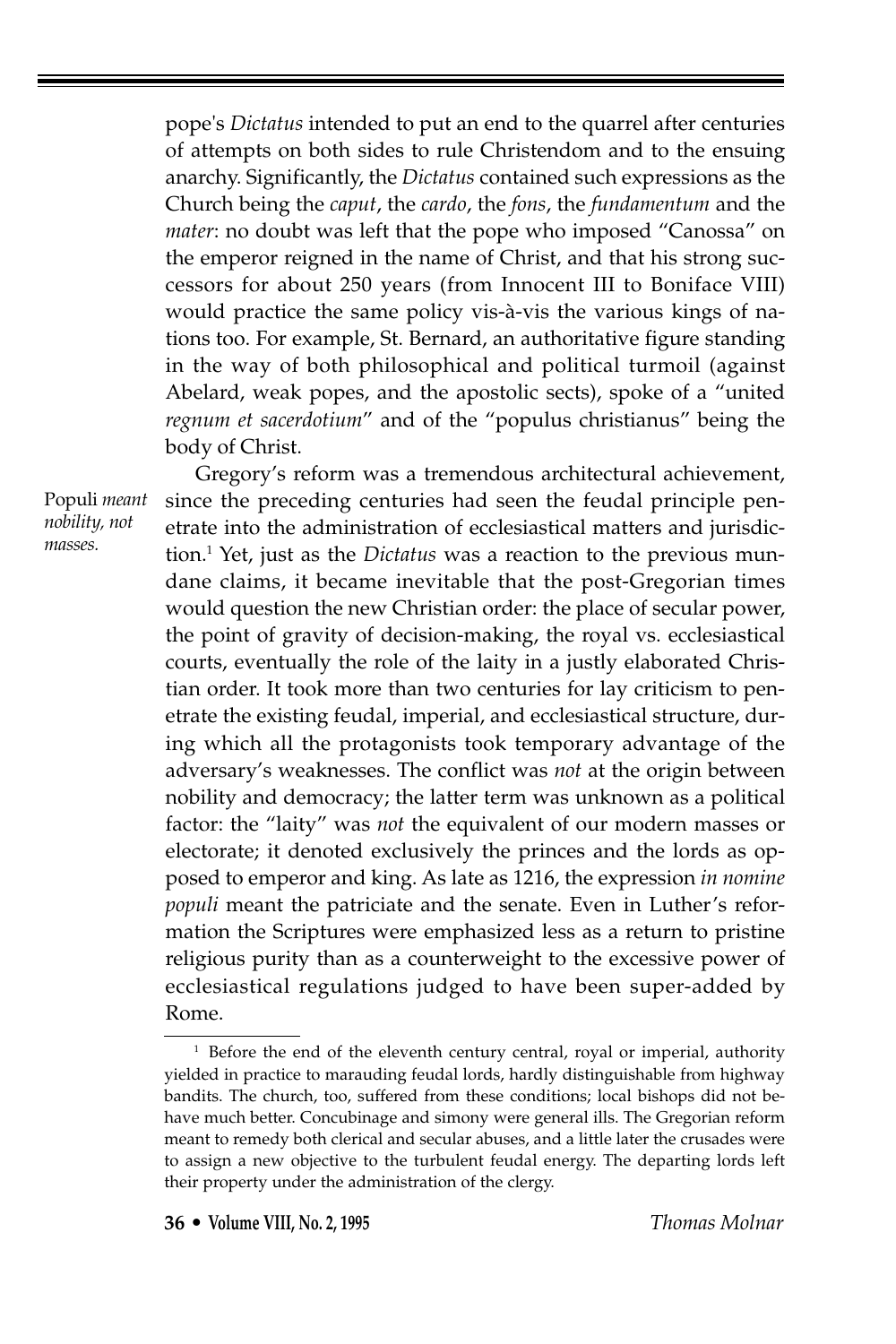Thus we must be careful not to give medieval terminology modern meanings, although we should also appreciate the dividing line between the two epochs, medieval and ours. In this light, the achievement of Marsilius of Padua becomes very clear, although Alan Gewirth, Marsilius's American commentator, seems too impatient when he insists that the *Defensor Pacis*, the Paduan's lifework, is a kind of "preamble" to the Preamble of the American constitution. Gewirth is nearer the true meaning of the *Defensor* when he finds in it a counter-thrust to excessive spiritual power, not, however, in favor of an anachronistic democracy, but in favor of the temporal; in the context of the times, this was the imperial power. As E. Ruffini-Avondo writes, "Marsilius solves decisively the central question of the Middle Ages: the duality of power. . . . Marsilius subordinates church to state, and abolishes the difference between layman and clergy."<sup>2</sup> Felice Battaglia goes one step further, crediting him with initiating the subsequent evolution: "Marsilius anticipated the future, and it is no exaggeration to say that the great protestant reformation begins with him." 3

What is essential in Marsilius's oeuvre? It is that civil society cannot function under a double government, as it were; it needs one authority above it, namely not one claiming divine guidance but issuing from human-made legislation. Logic leads then to the further thesis that the church too (and members of the clergy, the pope included) is subject to civil government as an integral part of the state. The duality of power, taught by Christ, is liquidated; the road is open to the analysis of the proper function of the state, rid of ecclesiastical interference.

The full answer to Gregory VII was given by Machiavelli. The author of the *Prince* and the *Discorsi* was not a disciple of Marsilius, although they seem like collaborators in retrospect. For one thing, the Florentine did not share the Paduan's naive belief that civil government can function without religion occupying a very important place. He would not have agreed with Jefferson either about the "wall of separation" between state and church. What mattered for Machiavelli was not religious truth but that men (citizens) act under the impact of religious conviction. Two things follow: that individual ambition should be controlled by laws, and that laws must possess a divine sanction. In sum, where there is religion the state is

*Marsilius subordinated church to civil power.*

<sup>2</sup> Georges de Lagarde, *La naissance de l'esprit laique*, vol. III, 15.

<sup>3</sup> *Ibid.*, 20.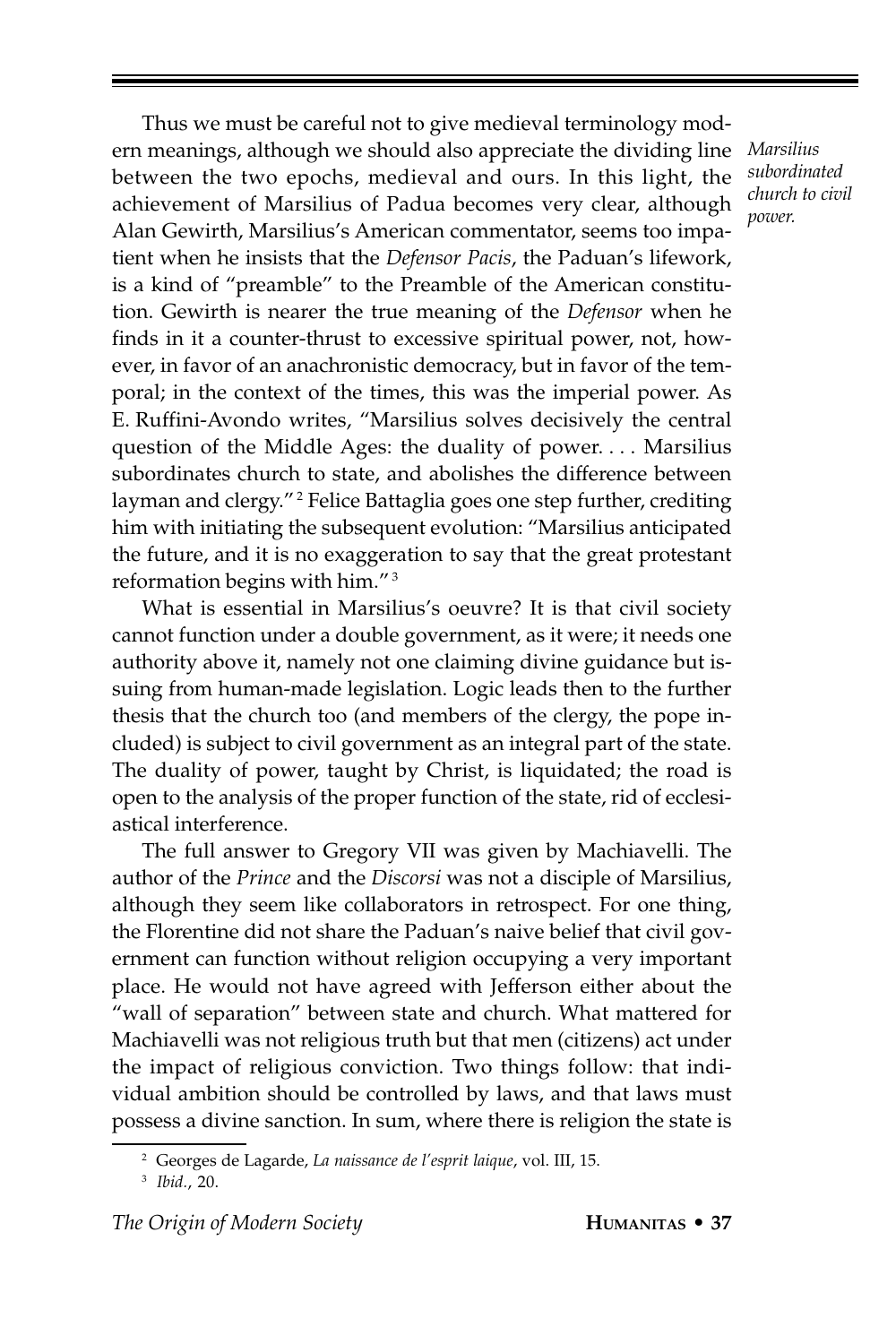able to protect itself through armed might; it is a viable state. Without religion, there is no civic and military discipline (*Discorsi*, Bk. I, ch. 12).

*stage for civil religion.*

For Machiavelli, then, the Christian state is a contradiction, yet *Machiavelli set* the state needs religion in order to function. After Machiavelli, almost every politologue had recourse to a self-constructed religion whose outstanding features were, however, borrowed from Christianity, except precisely the duality of transcendence and immanence. This was true of the seventeenth-century so-called "Libertines" (materialists of Lucretian persuasion), of the eighteenth-century "Utopians," and of Saint-Simon, Comte, Bentham and Marx. Some even published "catechisms" or equivalent manifestoes. The Humanist Manifestoes in America adopted a similar line.

> We should not forget that the concept of the state was relentlessly changing—away from the Gregorian ideal and toward a lay state with its civil religion. The underlying anthropology indicated a citizenry free in its economic transactions, but ideologically controlled by some kind of mundane catechism. Again Machiavelli: We must rid the community (*civitas*, principality, *polis*) of the Christian norms which paralyze those aspiring to a *gloria mundana*, a reputation for great deeds, and formulate the imperatives of an empirical government in view of the need to preserve power.

*Moral authority replaced by social contract.*

On the essential issue there is agreement: man is not primarily a battlefield of good and evil, with divine grace and natural law showing the way out of the fundamental predicament. Nor is political society inscribed in man's moral and intellectual nature, as Aristotle and St. Thomas taught. Man is a creature of *desires* (today we speak of "drives" or "pulsions"), and since these desires are the products of social and economic motives, good government is situated at the crossroads of individual desires. The focus of politics shifts from moral authority to the social contract.

The anthropology on which the new political society was to rest is present in Hobbes, Descartes, and Spinoza. The overall picture is the following: Man is a materially composite being (the soul too is only matter), and the only concern of the state is the exterior man, the one whose desires determine his actions, since even God's kingdom will be terrestrial (Hobbes). The issue then is how to regulate, coordinate the dynamics of desires, how to eliminate their confrontational character. Descartes's treatise on the *Passions of the Soul* shows the way: since the passions perturb reason, emotions must be

**38 • Volume VIII, No. 2, 1995** *Thomas Molnar*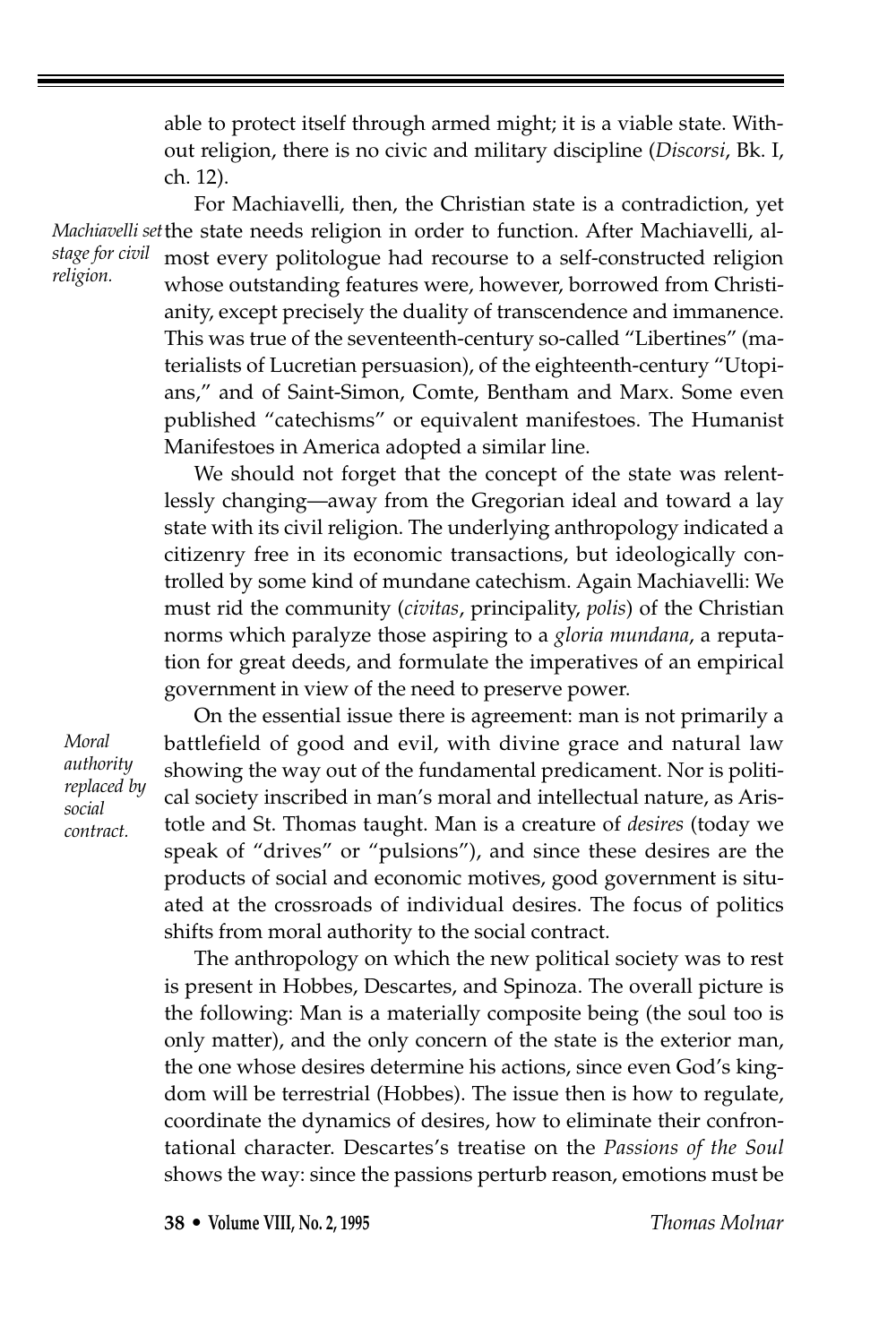separated from thought, although, Descartes adds, when the passions are tamed, some of their excesses may be tolerated.

This is Spinoza's position too. Existence (*vis existendi*) in the form of desire is the purest power manifested in Nature, whether in the individual or in the state. These desires ceaselessly clash.<sup>4</sup> Their violence creates insecurity ("*homo homini lupus*" for Hobbes) which can diminish in two ways: by the curbing of passions which submit to reason—this being the more arduous and uncertain way, best available to the philosophic mind; and by the endowment of the state with sufficient authority—this being for the masses of men. It is a sign of the times that it does not occur to Hobbes and Spinoza to recommend religion as a way of disciplining the passions (we shall see how Mandeville treated this question), since they see in religion one of the strongest, because irrational and objectless, passions. The quenching of passions is supposed to bring about the eclipse of religion too, which then retreats to the private sphere. On the other hand, the submission of individual passions to the authority of the state is also risky because, facing the individual's drives and aggressiveness, the state too has drives and ambitions. This in itself explains why government should be *one*, not shared by state and church, each with its ambition.5

The political solution for both Hobbes and Spinoza lies in the neutralization of passions: their rational transformation with the help not so much of curbs put on Nature's inclinations (which would be a return to the Decalogue) as through the opening up of a *private sphere* for the citizens' transactions: buying, selling, contracts, free choice of residence, overseas trade, the education of children. This is the terrain where laws promulgated by the state and the citizens' free activities meet, without any major confrontations. But let us be careful: both philosophers insist on the absolute character of

*Transcendent religion, equated with passions, confined to private sphere.*

<sup>&</sup>lt;sup>4</sup> The new, Copernican cosmology strongly influenced contemporary thought. In the place of an orderly cosmos, that of Aristotle and Ptolemy, the new cosmos knew only astral objects filling the silent universe ("the stony silence of infinite space frightens me," wrote Pascal, Spinoza's contemporary) where unaccounted-for clashes occurred and anarchy reigned, at least before Newton proposed his gravitational hypothesis.

<sup>&</sup>lt;sup>5</sup> The argument, however, cuts both ways, and our own times have illustrated both. It seems to be good logic to argue for a single authority in the state; yet if the state is empowered also with moral guidance, it tends to become a theocracy and a totalitarian structure. This would argue for two authorities: in the western tradition, state and church.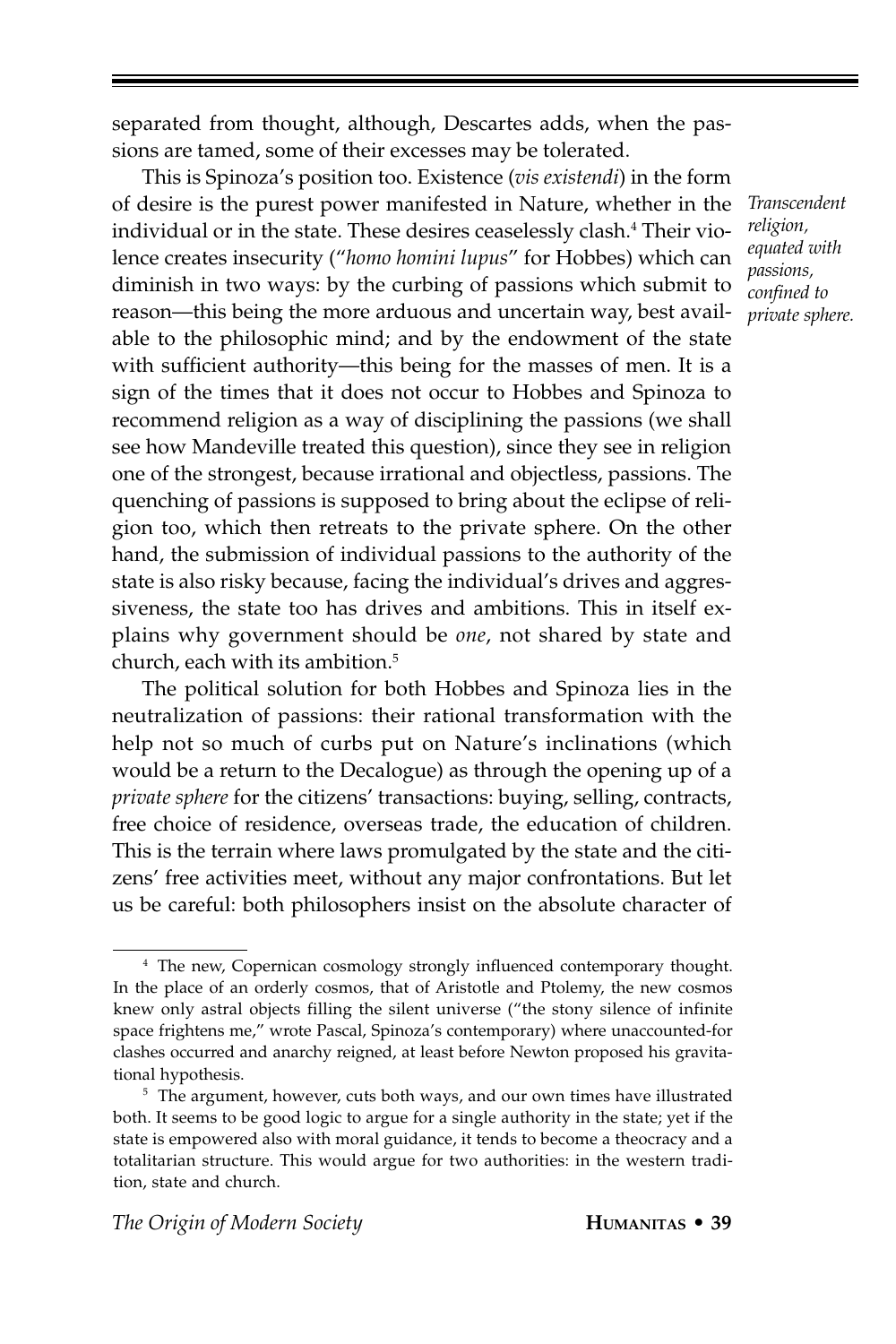state power with regard to the law (the sovereign is "God's prophet," writes Hobbes), and while the state must respect the "human essence" in the citizen (Spinoza), it has an absolute freedom of action vis-à-vis other states (Spinoza). No *christiana respublica* here!

These are echoes of Marsilius, but increasingly radicalized in the direction of absolutism. The Hobbesian and Spinozist state has no track with virtue: first, because the sovereign is the only legislator (Hobbes), second, because its only task is the elimination of discord through unquestionably valid rules (Spinoza). To demand a moral stance of the state is to deny its autonomy; after all, just as the universe is the only substance in Spinoza's philosophy, so are the state and civil society sovereign in politics.<sup>6</sup>

By the end of the seventeenth century, the Marsilian program stood completed. This program had not been intended to start a revolution, nor was it in any sense conspiratorial. It responded to two challenges. One was the "imperial" challenge to the papacy, the rejection of spiritual supremacy over the temporal power, and at any rate of the dual nature of authority. The imperial legists and juridical experts kept referring to Rome where no clergy had interfered with the political power, and where Caesar, when all is said, did not abuse power more than his predecessors, the Senate. The other challenge was contemporary to the thinkers we have mentioned. All three men were witnesses to the stupendous growth of trade, overseas ventures, voyages of discovery, bold merchants, powerful bankers, the development of towns, markets, industry such as textile, shipbuilding, and mining. It comes as no surprise that they understood the causes and factors motivating civil society and appreciated the latter's aspiration to become equal with the so-far dominant institutions, state and church. They were not transitional figures like the humanists Petrarca, Erasmus, and Thomas More, nor were they radical critics like Ulrich von Hutten, Calvin or the freethinking Libertines. They were philosophers searching for the preservation of civil peace (*defensor pacis*) and the common good: concretely, the restoration of the (Roman imperial) Golden Age un-

<sup>6</sup> Let us ask ourselves why Spinoza's chief philosophical work was titled *Ethics*. The reason seems to be, as indicated in another work of his, *Treatise on Political Authority*, that for Spinoza ethics means those of the state which are thus independent from religious morality. The non-dual nature of Being is again and again emphasized.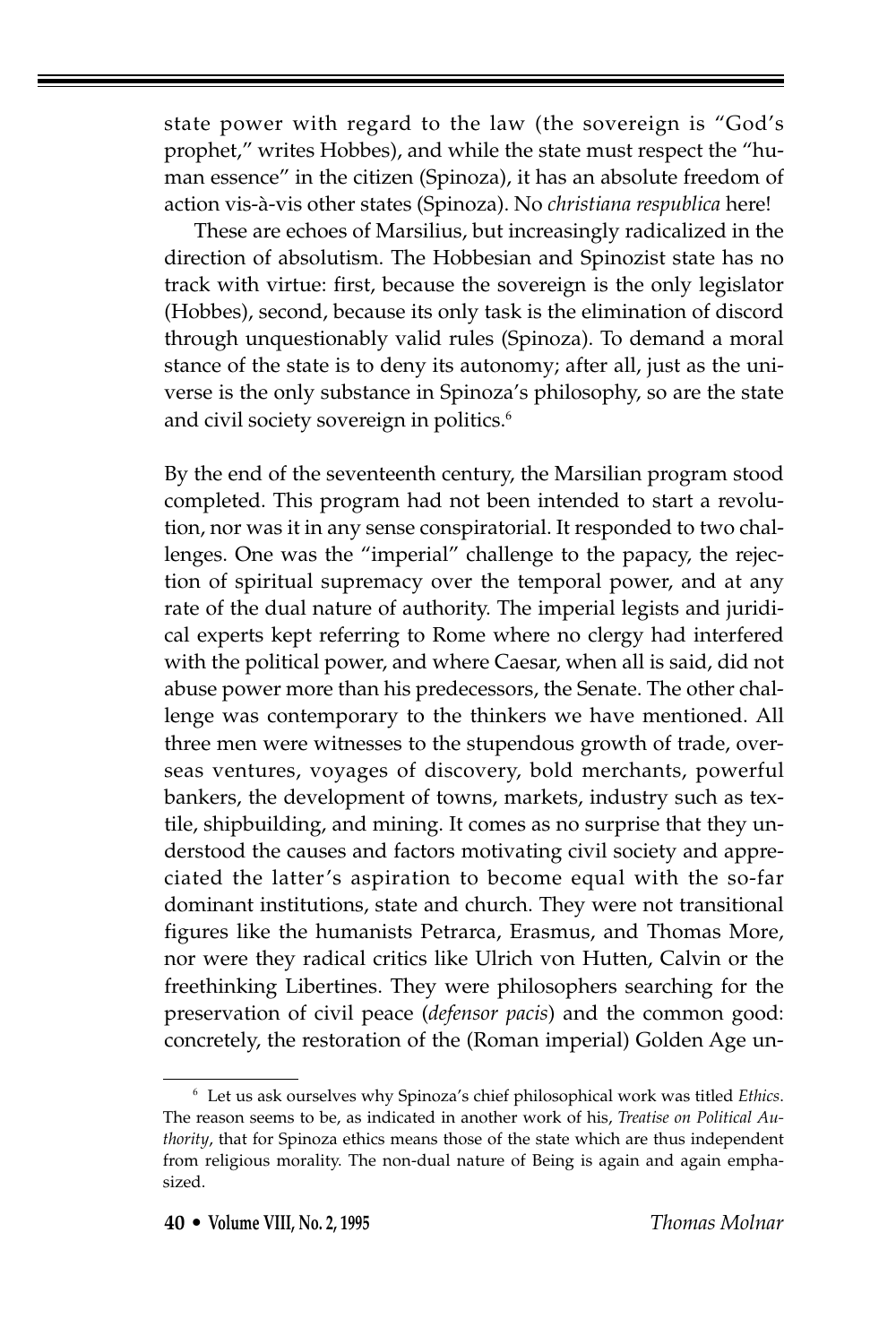der the Antonines—a new social pact where public and private would coexist and the "Establishment" would admit the new worldview which was knocking at the gates.

Let us risk advancing the opinion that the post-Marsilian turmoil as far as theory was concerned was caused by philosophical rather than by political minds.7 The philosophers—Hobbes, Gassendi, Descartes, Spinoza, Malebranche—wished to place the political issue on firm new epistemological foundations with speculative statements as the pedestal and with metaphysical underpinnings. Spinoza derived political authority from pantheism ("*Deus sive Natura*"); and, although through a different itinerary, Hobbes lifted his monarch to the rank of a "*Deus mortalis*." (Machiavelli, accustomed to the vision of clashing city-states, at least did not endow his Prince with superhuman, metaphysical powers.) In short, by the end of the seventeenth century, the status of civil societies contained elements of a future total(itarian) power. The Cartesian calculus reduced man and state to a mechanism; Hobbes and Spinoza suggested the latter's inexorable determinism. "Ideal government" was soon a *conditio sine qua non* of political discourse.

As we have found, the issue underlying modern society was the disciplining of passions so that rational action may follow. This was supposed to be brought about, among other things, by curbing the power and influence of religion. The latter came to be considered as an eminently irrational impulse, fed by fear and superstition. Since thus Christianity was shown (citing the religious wars, persecutions, intolerance) to exacerbate the passions and to stand in the way of an active, organized, and purposeful civil society, the solution had to be the creation of a public area from which religion would be excluded as a public manifestation. Religion would be *privatized*, its public role taken over by economic transactions. Trade and the contracts that regulate it would be guaranteed by reason and its agency, the monarch. He would also be the guarantor of the minimum religion that is both official and public. The ensuing deistic climate was a philosophical way of expressing public opinion;

*Religion privatized; its public role replaced by the economic impulse.*

<sup>7</sup> Indeed, the term "political" increasingly meant "seeker of compromise" between antagonistic positions, for example in religious wars. "Philosopher" meant, on the other hand, a follower of Democritus and Epicurus—no longer of Aristotle, *the* philosopher for the Arabs and late-medieval Christians. By the eighteenth century the label came to denote a *deist*, an enlightened free-thinker, a radical critic of institutions.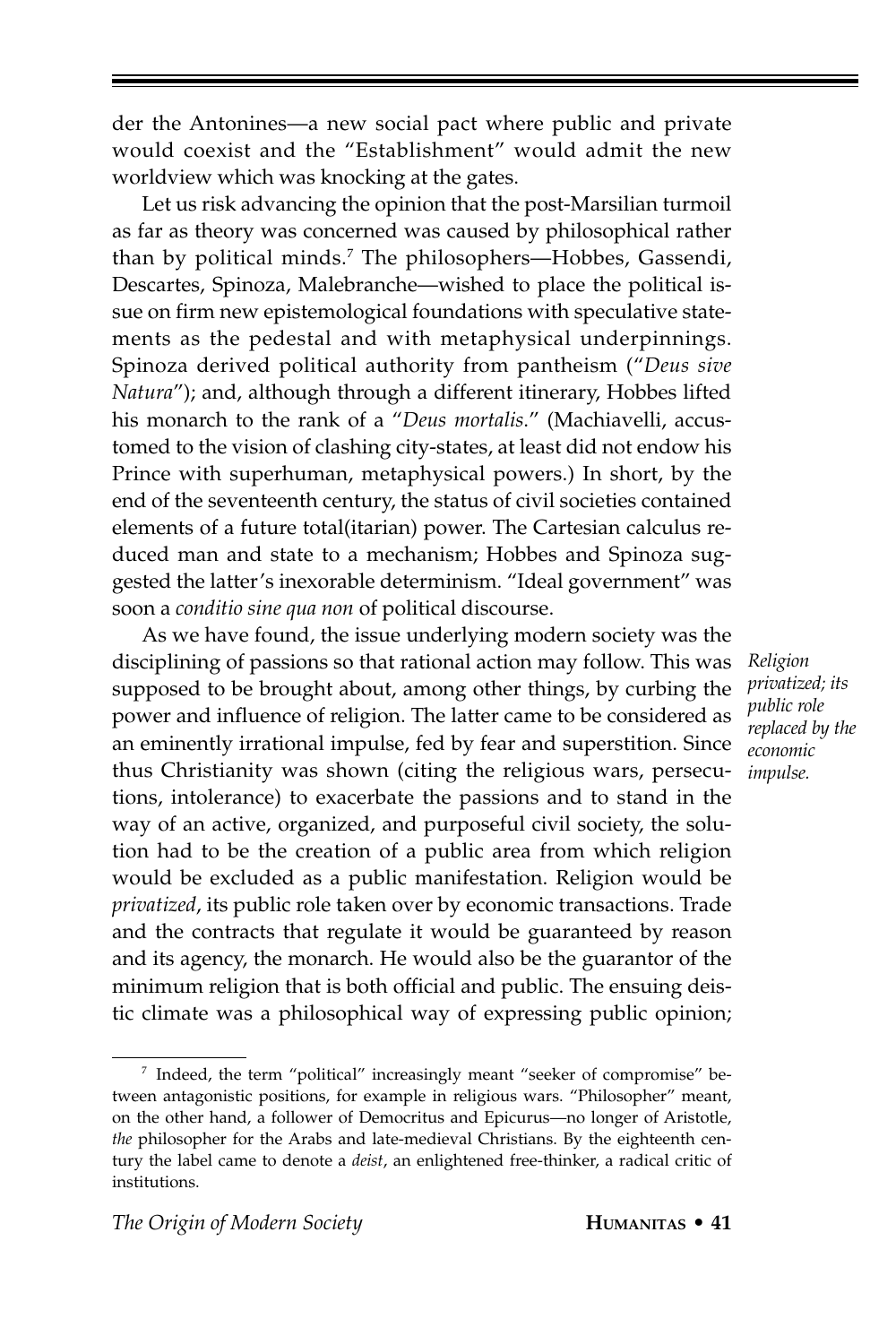concretely, it meant the acknowledgment of Christianity's failure to discipline the passions through the instrumentality of the distinction of good and evil.

Here Mandeville emerged on the stage, one of the most influential, and hitherto neglected, thinkers. The problem that preoccupied his bolder contemporaries was to demonstrate that what the Decalogue and the teaching of Christ call evil always attracts human beings, in spite of the divine and ecclesiastical sanctions. But if one can prove that evil is at least *socially useful*, a great step would be made toward enlisting it among the tolerable vices. When Mandeville's *The Fable of the Bees* was published (1714), publicity for it ran in this way: "Man's faults . . . may be profitable for civil society, so that these faults may take the place of virtues." And the publisher added: "*Lux e tenebris*."

*Usefulness displaced moral conduct as basis of social harmony.*

Indeed, an important obstacle was cleared for the new, no longer Christian, ethics and for the legitimation of civil—that is, modern society. Moral conduct on the Socratic and Christian pattern was considered still valid but was placed on an unattainable, ideal level; usefulness ("the greatest amount of good for the largest number of people"—Bentham) became acknowledged as a source of moral conduct, a more immediate link with the good than are sacraments, repentance, and preachings. And what were the useful actions if not the transactions sacralized by civil society, where wages for the needy are extracted from the greed of the rich, and the daily bread for the workman from the impertinent display of the wealthy man's luxury? Mandeville's advice was to condemn vices but with the necessary prudence because, after all, they form a good part of society's livelihood. The vices are spelled out: ambition, avarice, indolence, prodigality, greed, impudence, ostentatious luxury. In practice, a rich man's mistress who spends his money on futilities may be a "morally" reprehensible person, but her expenditures contribute to public wealth; they are, if not virtuous, certainly useful. And usefulness was enthroned as the new social norm.

From Marsilius to Mandeville (four centuries ) Western man elaborated new frameworks for his norms of conduct and concepts of good and evil. At the focus there stood the Christian concept of morals, found to be wanting not *in se* but because it had proved unenforceable. At first, it was thought that, as the Reformation and its simplified guidance trimmed the excesses of the Roman church

**42 • Volume VIII, No. 2, 1995** *Thomas Molnar*